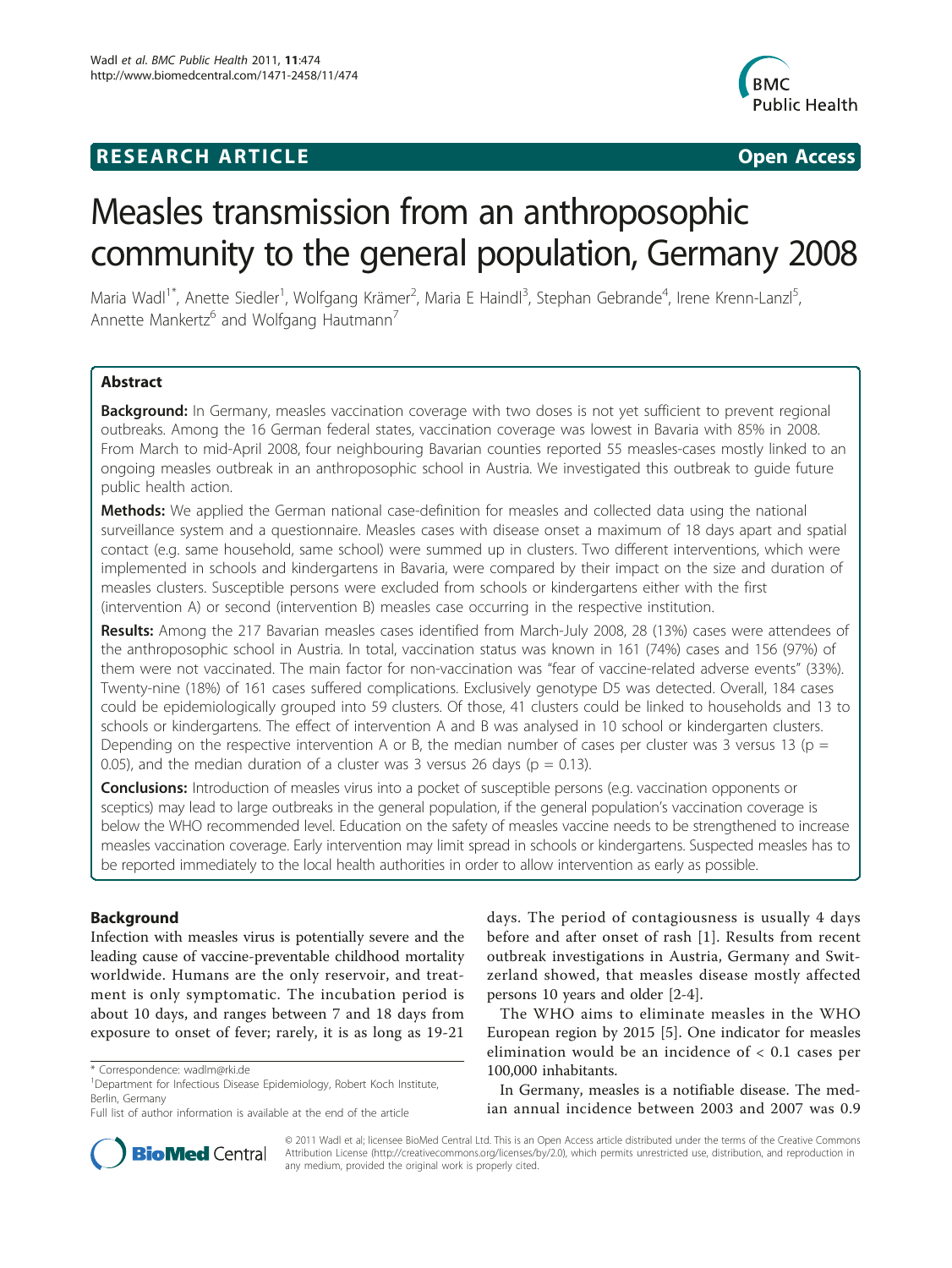cases per 100,000 inhabitants, and the lowest incidence in this time period was reported in 2004 with 0.2/ 100,000. Incidence rose to 2.8/100,000 in 2006, due to a large outbreak with 1749 notified cases [[6\]](#page-7-0).

High protection rates are achieved after two doses of measles vaccine. Vaccine effectiveness after two doses of measles vaccine in two outbreak settings was 95% and 99% [[4,7](#page-7-0)]. In order to prevent outbreaks, a measles vaccine coverage for two doses of 95% is needed [[8\]](#page-7-0). The German Standing Committee on Vaccination (STIKO) recommends the first dose of measles vaccine to all children at 11-14 months of age and a second dose at 15-23 months of age.

Coverage can vary by subgroups for medical, religious, philosophical or personal reasons [\[9](#page-7-0)].

In 2008, vaccination coverage of first graders for two doses of measles vaccine was 89% (range: 85-94%) in Germany. Among the 16 federal states, the lowest vaccination coverage (85%) was reported in Bavaria [[10\]](#page-7-0).

# Outbreak background

At the end of March 2008, physicians notified 15 persons with measles disease residing in two neighbouring Bavarian counties to the respective local health authorities. Of those, 14 attended an Austrian anthroposophic school with an ongoing measles outbreak since the beginning of March [[3,11](#page-7-0)]. The affected German counties share a border with Austria, hence regular school attendance in areas across the border is not unusual. The Austrian outbreak investigation team found a 34% (101 of 294) coverage with at least one dose of measles vaccine among students attending the anthroposophic school in Salzburg city [[3\]](#page-7-0). Other investigations in European countries had already yielded, that immunisation against measles, mumps, and rubella (MMR) was lower in students attending anthroposophic schools than in those attending non-anthroposophic schools [[12\]](#page-7-0)[[13\]](#page-7-0). Hence, these students may form a pocket of susceptible persons.

Until mid-April 2008, the number of measles cases possibly related to the outbreak in the Austrian school increased to 55, affecting the population of four neighbouring Bavarian counties. Between 2001 and 2007, a median of seven measles cases per year had been notified in the four counties. The average vaccination coverage of first graders for two doses of measles vaccine in the four counties was 69% (range 64-72%) in 2006/2007. We report about the outbreak investigation, which was initiated to describe the public health implications of the measles outbreak in Bavaria, to explore the reasons for non-vaccination and to compare the effect of implemented control measures in order to guide future public health action.

# Methods

# Data collection and descriptive analysis

Measles is a notifiable disease in Germany. Physicians must report any suspected case, clinical cases of and deaths from measles within 24 hours to the responsible local health authority. Heads of laboratories are obliged to report any direct or indirect evidence of measles virus — if the evidence suggests an acute infection within 24 hours to the responsible local health authority. The German local health authorities routinely collect case based data, e.g. on demographics, clinical symptoms, hospitalisation, vaccination status, travel history and laboratory testing. Contact tracing is also performed as a standard procedure. Local health authorities of two Bavarian counties accepted self reporting of the vaccination status by patients while the other two Bavarian counties requested verification by physicians or health inspectors. In this outbreak investigation, we defined a case as any resident of the four affected Bavarian counties (Berchtesgadener Land, Rosenheim, Traunstein, Mühldorf am Inn), diagnosed with clinical measles and disease onset between February 1 and August 30, 2008. Clinical measles was defined as a generalised maculopapular rash persisting for at least 3 days, fever  $\geq 38.5^{\circ}$ C, and at least one of the four following symptoms: conjunctivitis, cough, runny nose or Koplik's spots. Cases were further categorized as having a link with the Austrian outbreak or not. We considered "attending school in Austria", "visiting Salzburg city" or "having contact with a measles case from Salzburg city" during the incubation period as potential links to the Austrian outbreak.

Cases were notified by physicians and laboratories to the respective local health authority (LHA) which entered the information into the electronic surveillance system. Additionally, the LHA collected data on reasons for non-immunization and complications from all notified cases through a questionnaire administered by telephone or post. If patients were under age 16, parents were queried. Study participation was voluntary. We assumed implicit informed consent when a completed questionnaire was returned. Information on non-responders was available.

We used EpiData software version 3 (EpiData Association, Odense, Denmark) for double data entry, and Stata (Stata Statistical Software: Release 10, Texas, USA) for descriptive analysis.

#### Laboratory analysis

Laboratory confirmation using serology was performed by regional laboratories. The National Reference Centre for Measles, Mumps and Rubella in Berlin (NRC) used the Enzygnost Anti-Measles Virus IgM ELISA (Siemens,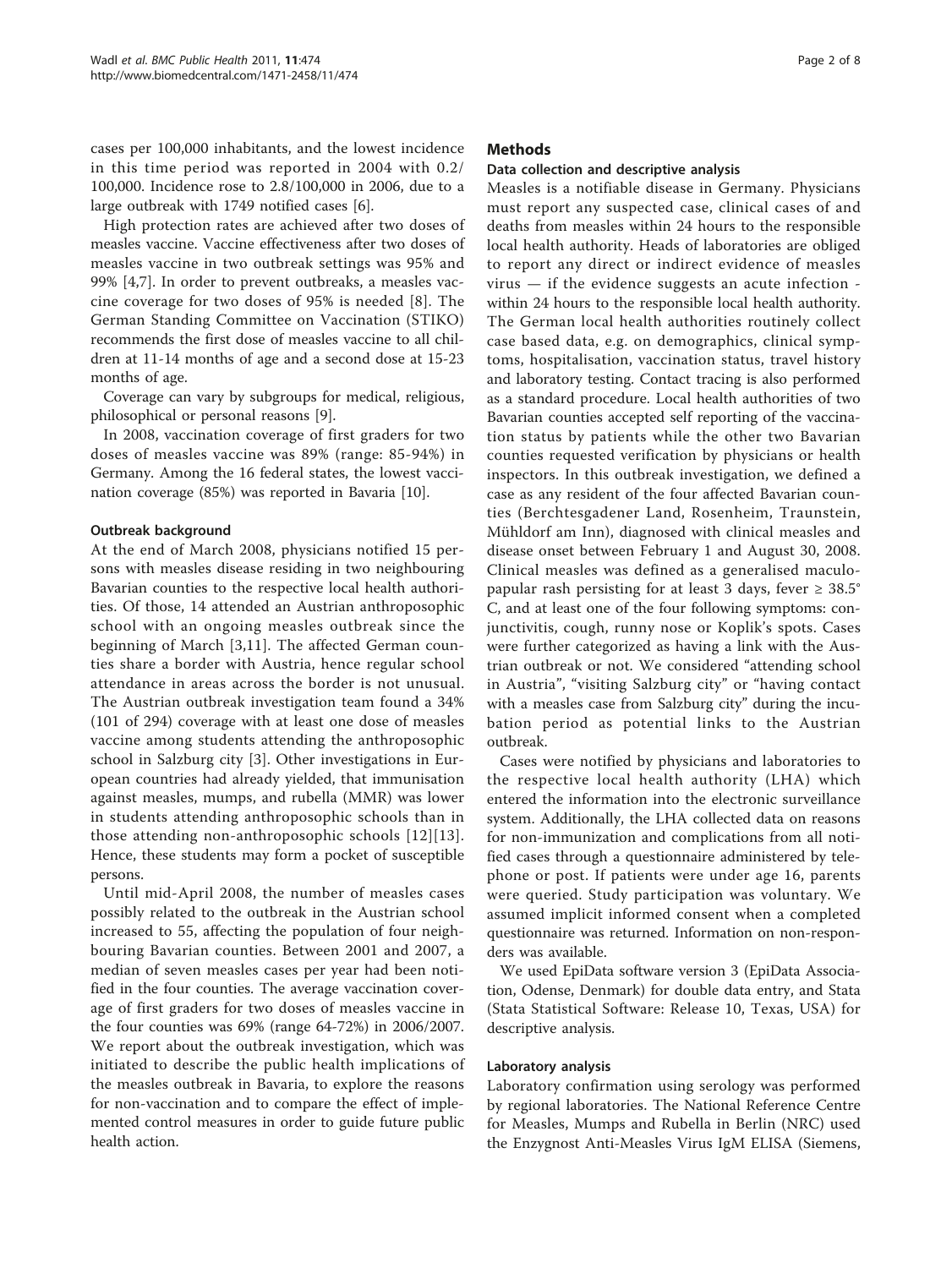Germany) for the detection of anti-measles IgM in serum. A subset of samples was genotyped by the NRC according to the WHO recommendation for measles virus [[14](#page-7-0)]. As described in Santibanez et al., 2002 [[15](#page-7-0)], viral RNA was extracted from urine or throat swab specimens and reversely transcribed into cDNA. A C-terminal 450 nt fragment corresponding to the hypervariable 150 aa of the N-protein of measles virus was amplified by PCR and subsequently sequenced. The sequences were phylogenetically analysed.

# Clusters and applied control measures

Cases with disease onset a maximum of 18 days apart and spatial contact (e.g. same household, same school) were grouped into clusters.

In Germany, the LHAs are responsible for the implementation of control measures. In order to assess the effectiveness of implemented control measures, the Robert Koch Institute interviewed the LHAs by telephone. Our interviews of the local health authorities revealed that they applied two different control measures in schools and kindergartens (preschool) during the outbreak: the trigger for exclusion of non-immune persons from the respective school or kindergarten for 14 days after the last contact to an infectious case was either the notification of at least one measles case (intervention A) or at least two measles cases (intervention B) in the respective school or kindergarten. Immune persons were those with at least one documented vaccination against measles a minimum of three weeks before disease onset, immunity confirmed by serology or anamnestic measles. Intervention A and B were implemented compulsory. Compliance was not controlled for. Vaccination cards in schools and kindergartens were checked by staff from the LHAs in three of the affected counties, and by staff from the respective school or kindergarten in the fourth county.

Attack rates were calculated and negative binomial regression was used to estimate the average attack rate ratio with 95% confidence intervals (95% CI) according to the implemented measure. Teachers and staff of schools and kindergartens were not included in the denominators of the specific institutions.

In order to analyse the effect of the respective intervention we excluded the case with the first disease onset from all clusters in which intervention A was applied and the two cases with the first disease onsets from all clusters where intervention B was used. The duration of clusters by intervention was calculated starting with the onset of the respective intervention. The school cluster in the anthroposophic school in Salzburg city (since Austrian health authorities were responsible for the intervention) and clusters in kindergartens and schools with all cases occurring on the same day (0 days apart,

mode of intervention did not differ) were excluded from analysis.

We compared the median number of cases per cluster and the median duration of clusters in days according to the implemented intervention using the Mann-Whitney-U-Test. Using a Poisson regression model we estimated the average decline of cases per 7-day interval. We categorized the days of disease onsets in 7-day intervals, starting with the onset of the second case in clusters with intervention A and of the third case in clusters with intervention B as day 1.

# **Results**

#### Outbreak description

From 14 March to 15 July (calendar weeks 11-29) 2008, we identified 217 measles cases in the four counties. No case was found in teachers or staff of schools and kindergartens. In the outbreak period, the four counties had an average measles incidence of 32 cases per 100,000 population (range: 12-71) which was the highest among all Bavarian counties (overall: 2 cases per 100,000 population, Figure 1). Six weeks before and after the outbreak period, no other measles case was reported within the four counties. For the 215 measles cases with available information on date of onset and date of reporting the mean reporting delay was 6 days (range: 0-28 days); the reporting delay did not differ among the four counties.

Fifty-one cases (24%) could be linked to the ongoing measles outbreak in Austria. Among those, 28 attended the same anthroposophic school in Salzburg city. All linked cases occurred in the first seven weeks of the

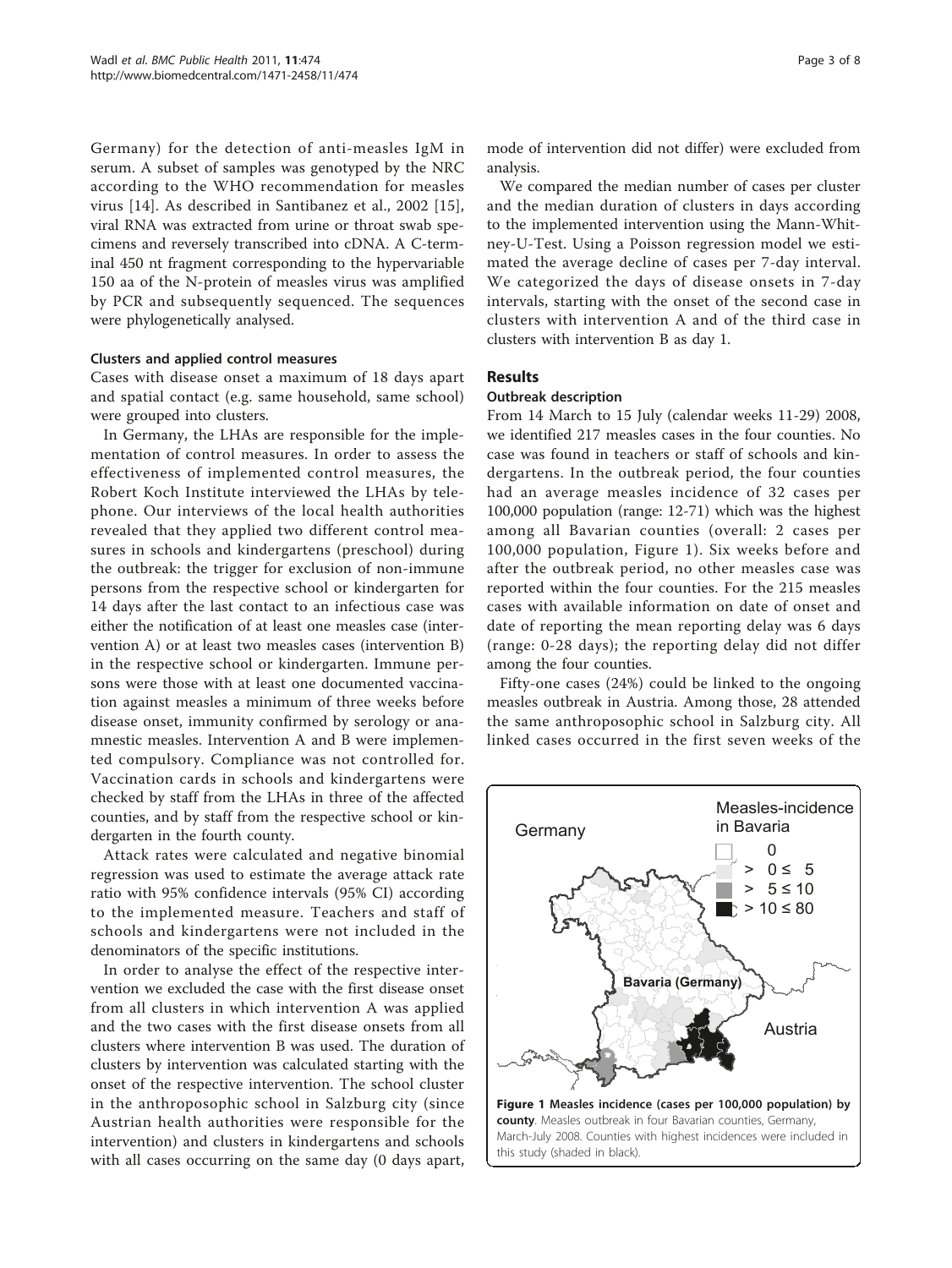<span id="page-3-0"></span>outbreak. Case numbers peaked in May, with 28 and 27 cases respectively in week 19 and 21. After that, case numbers decreased continuously (Figure 2).

The median age of cases was 11 years (range: 0-57), 47% were male. The incidence rate was highest in persons aged 10-14 years (170 cases/100,000 person-years), followed by those 0-4 years (150/100,000) and 5-9 years (140/100,000) of age (Figure 3).

Overall, 25 of 217 (11%) cases were hospitalised for a median of four days (range: 1-13 days). The hospitalised patients had a median age of 16 years in contrast to 10 years for the non-hospitalized group ( $p = 0.001$ ).

Of the 217 cases, 161 (74%) responded to the questionnaire. The non-responder analysis revealed geographic differences: while one county managed a response of 100%, the others achieved 56%, 60% and 62% (P < 0.001). The non-responders did not differ regarding age, sex, vaccination status or epidemiological link to Austria.

Twenty-nine cases (18%) of 161 developed complications; most frequently, otitis media was reported  $(n =$ 14). A 13-year-old girl, who was hospitalised for five days, suffered from seizures (Table [1\)](#page-4-0).

Overall, 156 (97%) of 161 measles cases filling in the questionnaire were unvaccinated. Four persons had



received one measles vaccine dose, one patient two doses. All vaccinations had been applied at least one year before symptom onset.

The main reasons for not being vaccinated against measles were "fear of vaccine-related adverse events" (33%), "opposing measles vaccination in general" (30%) and the opinion "measles is not a severe disease" (18%) (Table [2\)](#page-4-0).

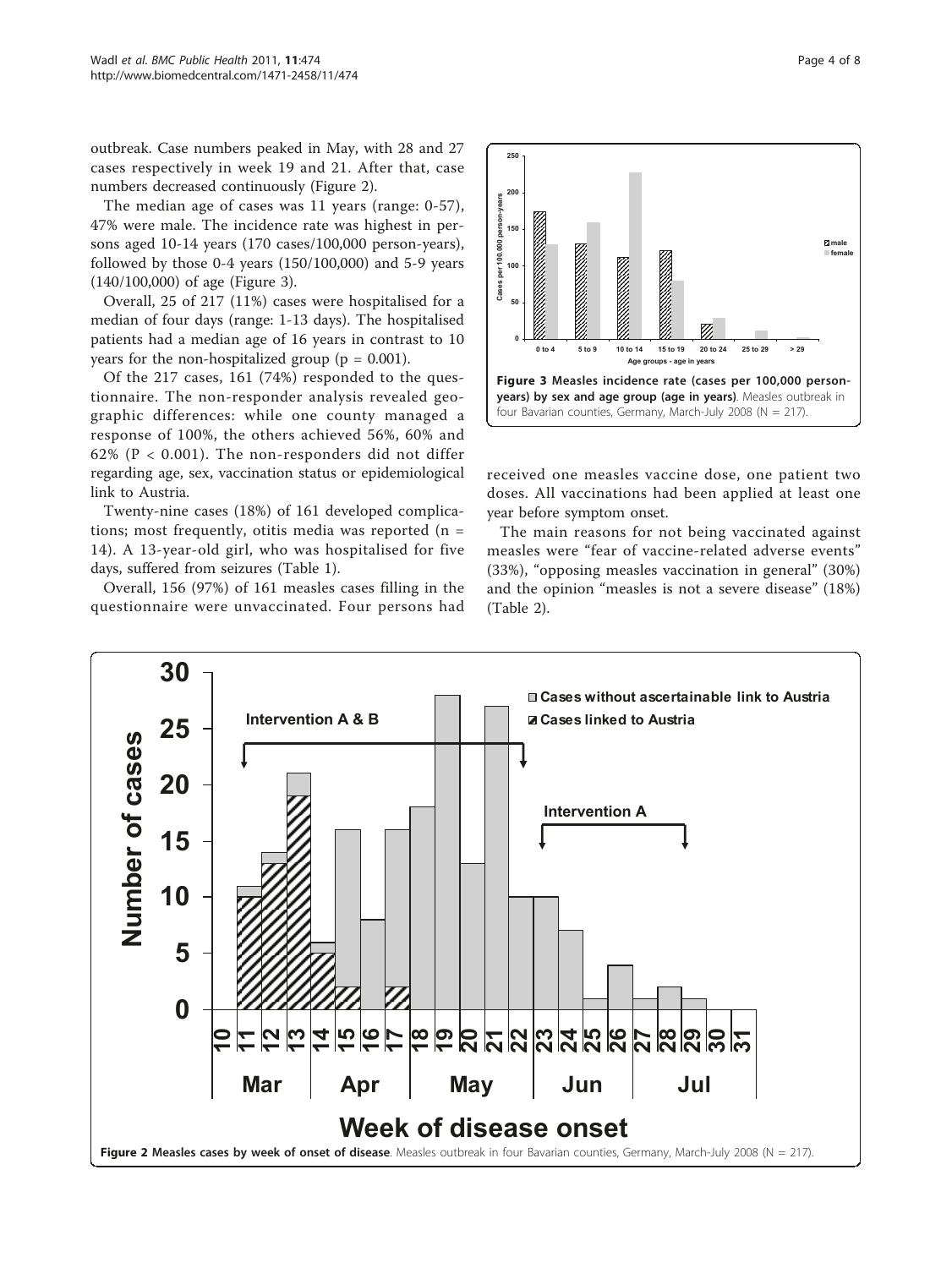<span id="page-4-0"></span>Table 1 Complications of measles

| Disease complications*       | <b>Number</b> | $\%$ |
|------------------------------|---------------|------|
| Otitis media                 | 14            | 8.7  |
| Disturbance of consciousness | 9             | 5.6  |
| Diarrhoea                    | 9             | 5.6  |
| Disorientation               | 8             | 5.0  |
| Mood shifts                  | 8             | 5.0  |
| Pneumonia                    | 6             | 3.7  |
| Seizures                     |               | 0.6  |

Measles outbreak in four Bavarian counties, Germany (March to July, 2008) (n  $= 161/217$ ).

\* multiple answers possible

#### Laboratory analysis

In total, 54 (25%) of 217 cases were laboratory confirmed by serology. Two of the five vaccinated persons, including the patient vaccinated twice were among the confirmed cases. Virus isolates from 28 cases were genotyped. In two cases, sequencing of the viral genome was not successful, while in the remaining 26 cases, identical sequences revealing genotype D5 were detected. This virus variant was found in all four counties and included patients with and those without links to Austria.

# Clusters and effect of differently applied control measures in schools and kindergartens

A total of 184 (85%) cases could be epidemiologically grouped to 59 clusters. These could be linked to 41 households, 13 schools or kindergartens, four hospitals or medical practices and one firemen's festival (Table 3). A total of 32 cases were linked to the use of a school bus which carried children and teenagers to and from three of the affected schools. However, all cases linked with the school bus were included in the respective school clusters.

Overall, we included 10 clusters, three in kindergartens and seven in schools, with 85 cases altogether from all four counties for the comparison of the effect of intervention A and B (Table [4\)](#page-5-0). Two schools had anthroposophic teaching methods. Local health

Table 2 Reason for non-immunization among measles cases

| Reasons for non-immunization*                | <b>Number</b> | $\%$ |
|----------------------------------------------|---------------|------|
| "Being afraid of vaccine side-effects"       | 52            | 33.3 |
| "Opposing measles vaccination in general"    | 47            | 30.1 |
| "Believing, measles is not a severe disease" | 28            | 17.9 |
| "Doctor advised against vaccination"         | 19            | 122  |
| "Vaccination missed"                         | 15            | 9.6  |
| "Vaccination forgotten"                      | 10            | 6.4  |
| "Vaccination not offered"                    |               | 45   |

Measles outbreak in four Bavarian counties. Germany. March-July 2008 (n = 156/217)

\* multiple answers possible; closed questions

# Table 3 Description of measles clusters by type and size

|                                | Clusters $(n =$<br>59) |    | Cases within<br>clusters* |                |         |
|--------------------------------|------------------------|----|---------------------------|----------------|---------|
| Type of cluster                | Ν                      | %  | Ν                         | Median         | Ranae   |
| Household                      | 41                     | 69 | 1123                      |                | $2 - 8$ |
| School or kindergarten         | 13                     | 22 | 163                       | q              | $2-28$  |
| Hospital or medical practice 4 |                        |    | 12.                       | $\overline{4}$ | $2 - 7$ |
| Firemen's festival             |                        |    |                           |                |         |

\* multiple cases per type of cluster possible

authorities recommended intervention A during six clusters (28 cases) and intervention B during four clusters (57 cases), based on their own decision.

Three counties implemented solely intervention A. The fourth county used intervention B until calendar week 22 (12 weeks) and intervention A since calendar week 23 (7 weeks, Figure [2\)](#page-3-0). The county using intervention B informed as early as the occurrence of the first incident measles case in a kindergarten or school all contact persons about the incident measles case and the necessity of protection by vaccination.

Both, the attack rates as well as the average attack rate ratios were calculated but should be interpreted with caution since the population at risk (number of susceptible contacts per school or kindergarten) was not available: The mean attack rate in institutions was 2.7%. Stratification by intervention led to a mean attack rate of 1.9% (range: 1-16%) if intervention A was used and 3.3% (range: 1-21%) if intervention B was applied. Average attack rate ratios in institutions where intervention A was implemented were 1.6 times lower (95% CI: 0.4-6.1) than those of institutions where intervention B was applied.

For the following analyses - as described in the methods section - we neither counted the first case of clusters A nor the first two cases of clusters B; furthermore, the calculation of the cluster duration in days started with the first day of the respective intervention.

Clusters in kindergartens and schools had a median number of 3 (intervention A; range: 1-7) versus 13 (intervention B; range: 2-21) cases ( $p = 0.05$ ), and lasted a median of 3 (intervention A; range: 0-36) versus 26 (intervention B; range: 3-66) days ( $p = 0.13$ ).

The estimated mean decrease of cases per 7-day interval was 58% using intervention A and 29% intervention B, indicating that the average number of cases per 7-day interval decreased 1.7 times (95% confidence interval: 1.1-2.7;  $p = 0.03$ ) slower using intervention B compared to intervention A (Figure [4](#page-5-0)).

#### **Discussion**

Our investigation showed, that introduction of measles virus into a pocket of susceptible persons like the students of the anthroposophic school in Salzburg city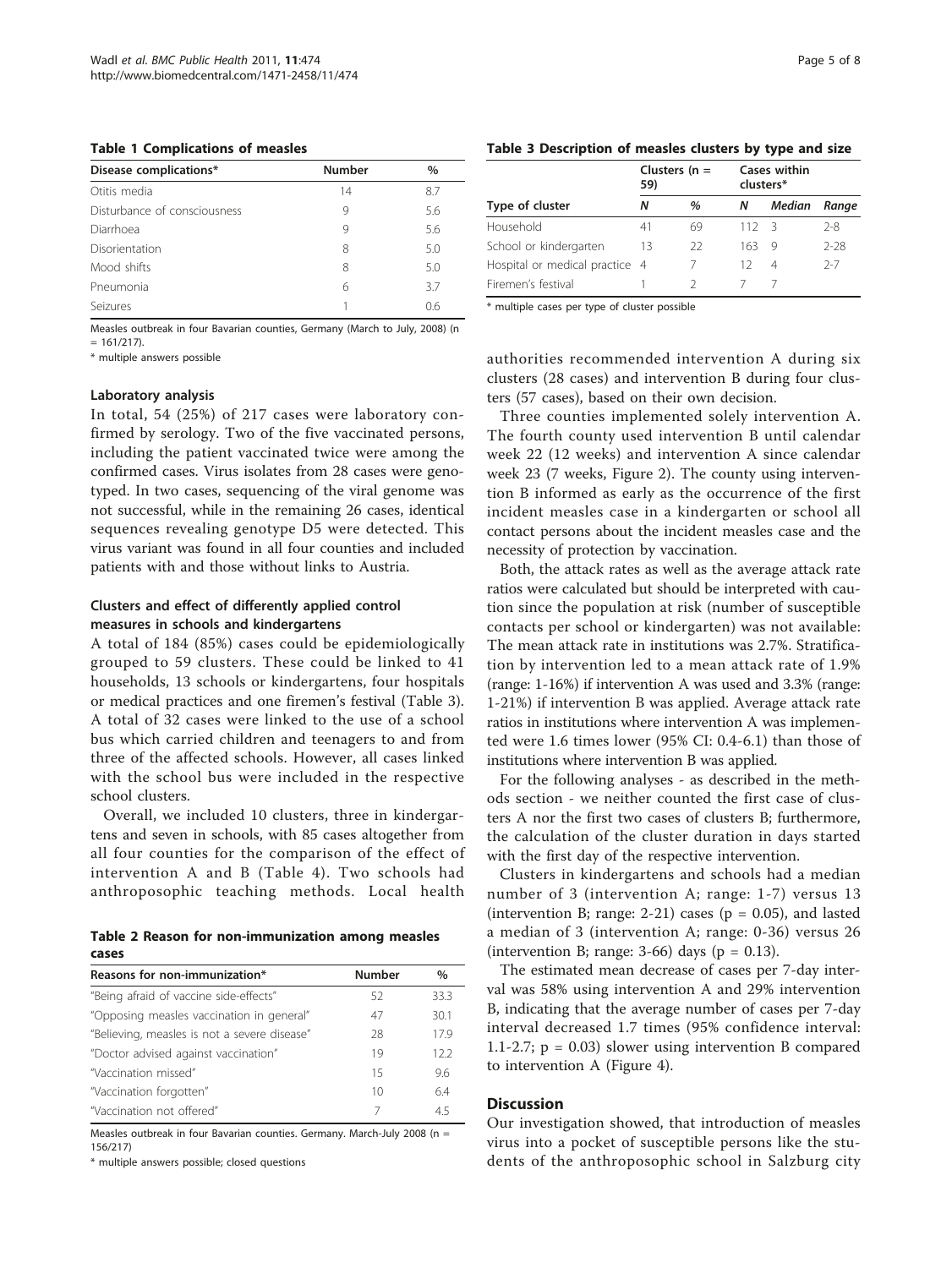| Type of<br><b>Institution</b> | Anthro-<br>posophic | Week of<br>disease onset<br>of 1 <sup>st</sup> case | Number of<br>cases per<br>cluster (N) | N, after start of<br>respective<br>intervention | Duration of<br>cluster in<br>days (D) | D, after start of<br>respective<br>intervention | Total number of<br>children in<br>institution (I) | <b>Attack</b><br>rates*<br>in % |
|-------------------------------|---------------------|-----------------------------------------------------|---------------------------------------|-------------------------------------------------|---------------------------------------|-------------------------------------------------|---------------------------------------------------|---------------------------------|
| <b>Intervention A</b>         |                     |                                                     |                                       |                                                 |                                       |                                                 |                                                   |                                 |
| School                        | yes                 | 11                                                  | 2                                     |                                                 | $\overline{4}$                        | $\circ$                                         | 25                                                | 8.0                             |
| School                        | yes                 | 15                                                  | 6                                     | 5                                               | 21                                    | 20                                              | 600                                               | 1.0                             |
| Kindergarten                  | no                  | 17                                                  | 2                                     |                                                 | 10                                    | 0                                               | 99                                                | 2.0                             |
| Kindergarten                  | no                  | 17                                                  | 8                                     |                                                 | 12                                    | 5                                               | 50                                                | 16.0                            |
| School                        | no                  | 23                                                  | 8                                     |                                                 | 37                                    | 36                                              | 530                                               | 1.5                             |
| School                        | no                  | 24                                                  | 2                                     |                                                 | 8                                     | $\Omega$                                        | 170                                               | 1.2                             |
|                               |                     |                                                     | <b>Total</b> = $28$                   | Median $=$ 3                                    |                                       | Median $=$ 3                                    | Total = $1474$                                    | $Mean =$<br>1.9                 |
| <b>Intervention B</b>         |                     |                                                     |                                       |                                                 |                                       |                                                 |                                                   |                                 |
| Kindergarten no               |                     | 17                                                  | 15                                    | 13                                              | 24                                    | 23                                              | 72                                                | 20.8                            |
| School                        | no                  | 18                                                  | $\overline{4}$                        | $\overline{2}$                                  | 10                                    | 3                                               | 364                                               | 1.1                             |
| School                        | no                  | 18                                                  | 15                                    | 13                                              | 31                                    | 28                                              | 507                                               | 3.0                             |
| School                        | no                  | 19                                                  | 23                                    | 21                                              | 67                                    | 66                                              | 787                                               | 2.9                             |
|                               |                     |                                                     | <b>Total</b> = $57$                   | <b>Median</b> = $13$                            |                                       | <b>Median</b> = $26$                            | <b>Total</b> = $1730$                             | $Mean =$<br>3.3                 |

<span id="page-5-0"></span>

| Table 4 Description of measles clusters in schools and kindergartens |  |  |
|----------------------------------------------------------------------|--|--|
|----------------------------------------------------------------------|--|--|

\* The attack rates should be interpreted with caution since the population at risk (number of susceptible contacts per school or kindergarten) was not available.

provoked an outbreak and was followed by further spread to the general population with a vaccination coverage below the WHO recommended level. Furthermore, persons in schools and kindergartens, who were susceptible for measles, should have stayed home with the first known measles case in the respective institution. In order to start control measures as early as



possible any suspected measles case has to be reported without delay.

In this outbreak investigation, most cases were not vaccinated against measles. The reasons for not being vaccinated among cases indicate that parents lack knowledge about the true risks associated with vaccination or with non-vaccination, as described in other European studies [\[9](#page-7-0),[16](#page-7-0),[17](#page-7-0)]. Internationally available measles vaccines are regarded as safe and effective [[18](#page-7-0)], and only minor adverse effects have been reported with measles vaccine [\[19,20\]](#page-7-0).

Studies have shown that an increase in knowledge and a change in behaviours can be achieved through awareness campaigns [[21,22\]](#page-7-0). Health professionals should use all opportunities (e.g. contact with patients), both to inform about the highly protective effect of measles vaccinations and to offer measles vaccination to persons, who are not yet immunized.

The relatively high median age at infection was probably the consequence of a partially immunized population, which leads to a reduced rate of virus circulation and thus raises the age at which persons get infected. Higher age of measles cases may lead to more serious diseases [\[23](#page-7-0)] which is reflected in a higher proportion of hospitalisations among older cases than younger cases in our study. A considerable percentage of cases (18%) in our study reported complications, including one case that had seizures. This indicates that measles is not a mild disease.

The measles virus genotype D5 detected in this outbreak was identical to the one causing an outbreak in Austria at the same time. This supports the link to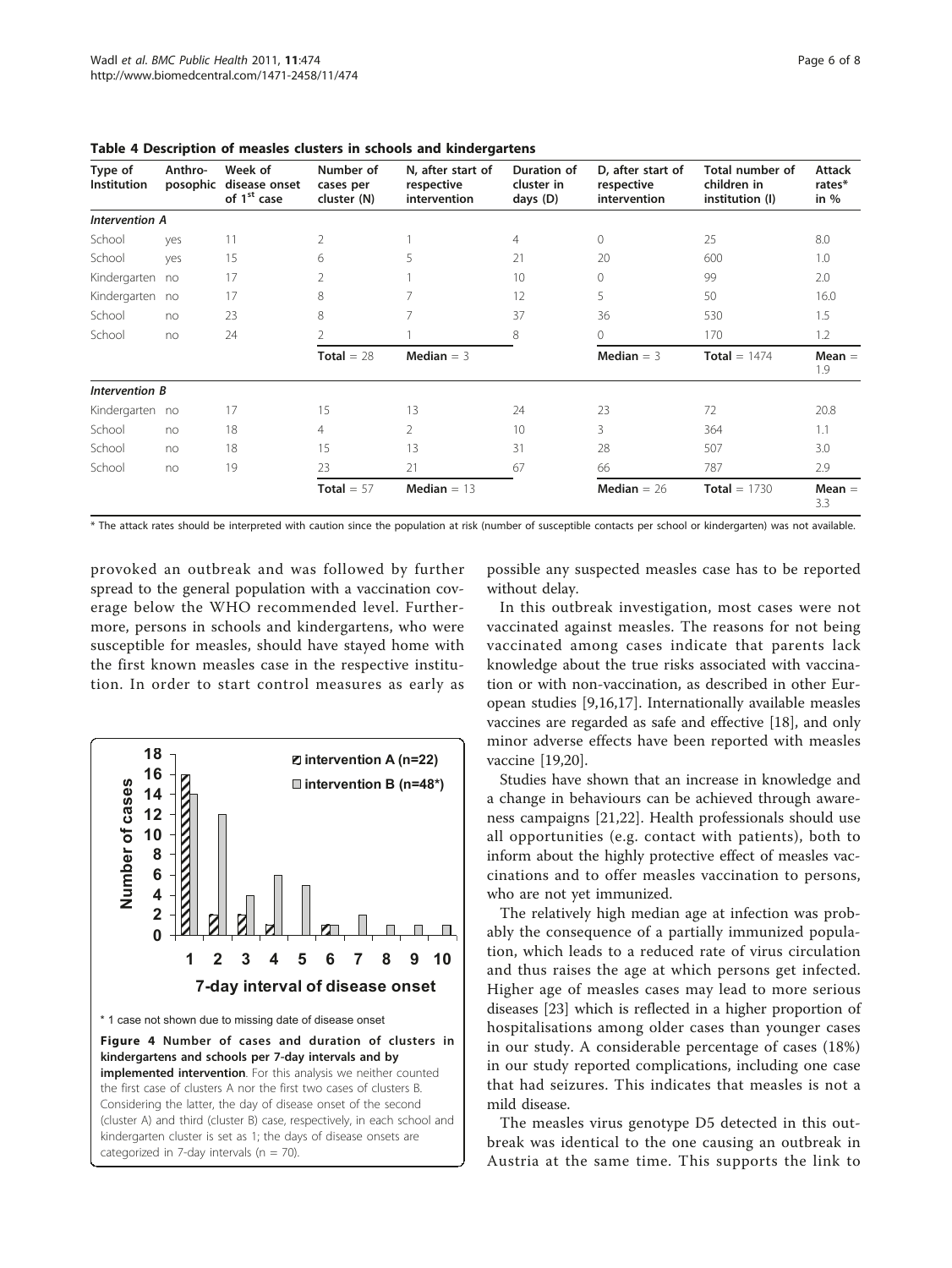Austria, which was also found in the epidemiological investigations.

Schmid and colleagues reported that the primary case of the outbreak in Austria came from Switzerland; the genotype circulating in Austria was the same as in our findings and was indistinguishable from the outbreak strain in Switzerland [[3\]](#page-7-0).

The high number of clusters in households and institutions such as schools or kindergartens underlines the infectiousness of the measles virus. The compared attack rates should be interpreted with caution since the number of persons who were already immune against measles was not available for the population at risk in the respective institutions. Therefore, we can assume that the calculated attack rates are rather underestimates.

The differently applied control measures in schools and kindergartens offered us a unique opportunity to study the effect of early interventions in this measles outbreak. The mean number of cases and duration per cluster indicated that exclusion of susceptible persons from schools and kindergartens starting with the first incident measles case (intervention A) might be more effective than exclusion of susceptible persons after the second case (intervention B). However, only the comparison of the median number of cases per cluster showed borderline statistically significant results, if accepting an alpha-error-level of 0.05. We did not use the calculated attack rates and mean attack rate ratios as basis to assess the effectiveness of the respective interventions, since the population at risk (number of susceptible contacts per school or kindergarten) was not sufficiently available. Intervention A is also recommended by a guideline from the German federal state of Lower Saxony [\[24](#page-7-0)]. Measles have a high basic reproduction number  $(R_0 12-18)$  and contacts among school and kindergarten attendees are frequent. Therefore, it is biologically plausible that early intervention will be more successful, which is supported by our observations. To start intervention as early as possible, suspected measles cases have to be immediately notified by physicians to the health authorities. The detected reporting delay might have influenced the outcome of the control measures.

This study had some limitations. First, case finding was based on the reporting of primary care physicians to the LHA which possibly underestimated the extent of the outbreak. Active case finding was limited to contacts of notified measles cases.

Second, interviews were either done by telephone or by self-administered questionnaires, so interviewer bias could have been present. We tried to counter that by the use of a standardized questionnaire.

Third, information on the population at risk (number of susceptible contacts per school or kindergarten) was not sufficiently available. Therefore, attack rates were compared among all children and/or teenagers attending the affected schools and kindergartens.

Last, the duration of the school and kindergarten clusters may also depend on the number of cases and hence of attendees in each institution.

#### **Conclusions**

This outbreak investigation shows that once the measles virus has found its way into a low-immunized population like an anthroposophic community, the general population — if having vaccination coverage below the WHO recommended level, such as in Bavaria - is at risk of measles outbreaks. Furthermore, early isolation of non-immune persons might limit the size and duration of clusters in schools and kindergartens effectively.

Uncertainty about the safety of measles vaccine and underestimation of the risks of the disease has contributed to the low coverage of measles vaccination. In order to improve the overall vaccination coverage, we recommend awareness campaigns targeting health professionals and parents. Physicians and parents should be informed about the true risks associated with vaccination compared with non-vaccination. Moreover, health professionals have to be convinced that immediate notification of suspected measles cases to the health authorities is important for timely infection control measures. The early intervention method should be considered in future outbreaks, particularly if a population with moderate vaccination coverage is affected.

#### Acknowledgements

The authors would like to thank the study participants and local health authorities for their cooperation. Furthermore, we highly appreciate the support and contributions from members of the EPIET (European Programme for Intervention Epidemiology Training) and FETP (Field Epidemiology Training Program) cohorts 13 and 14 (group 2 of the scientific writing module in Berlin, 2009) as well as the facilitators for their helpful comments. Furthermore, we thank Doris Radun, Ole Wichmann, Tim Eckmanns, Gaby Poggensee, Justus Benzler and Matthias an der Heiden (Robert Koch Institute, Germany) for helpful comments on the manuscript, and Ed Velasco (Robert Koch Institute, Germany) for proof-reading.

#### Author details

<sup>1</sup>Department for Infectious Disease Epidemiology, Robert Koch Institute, Berlin, Germany. <sup>2</sup> Local Health Authority, Berchtesgaden, Germany. <sup>3</sup> Local Health Authority, Traunstein, Germany. <sup>4</sup>Local Health Authority, Rosenheim, Germany. <sup>5</sup>Local Health Authority, Mühldorf am Inn, Germany. <sup>6</sup>National Reference Centre for Measles, Mumps and Rubella, Robert Koch- Institute, Berlin, Germany. <sup>7</sup> Bavarian Health and Food Safety Authority, Department for Epidemiology, Oberschleissheim, Germany.

#### Authors' contributions

MW analysed and interpreted the data and drafted the manuscript. AS and WH made substantial contributions to conception and design, analysis and interpretation of the data and coordinated the study. WK, MEH, SG and IKL made substantial contributions to acquisition of data. AM performed laboratory analyses. All authors have been involved in drafting the manuscript and revising it critically. All authors read and approved the final manuscript.